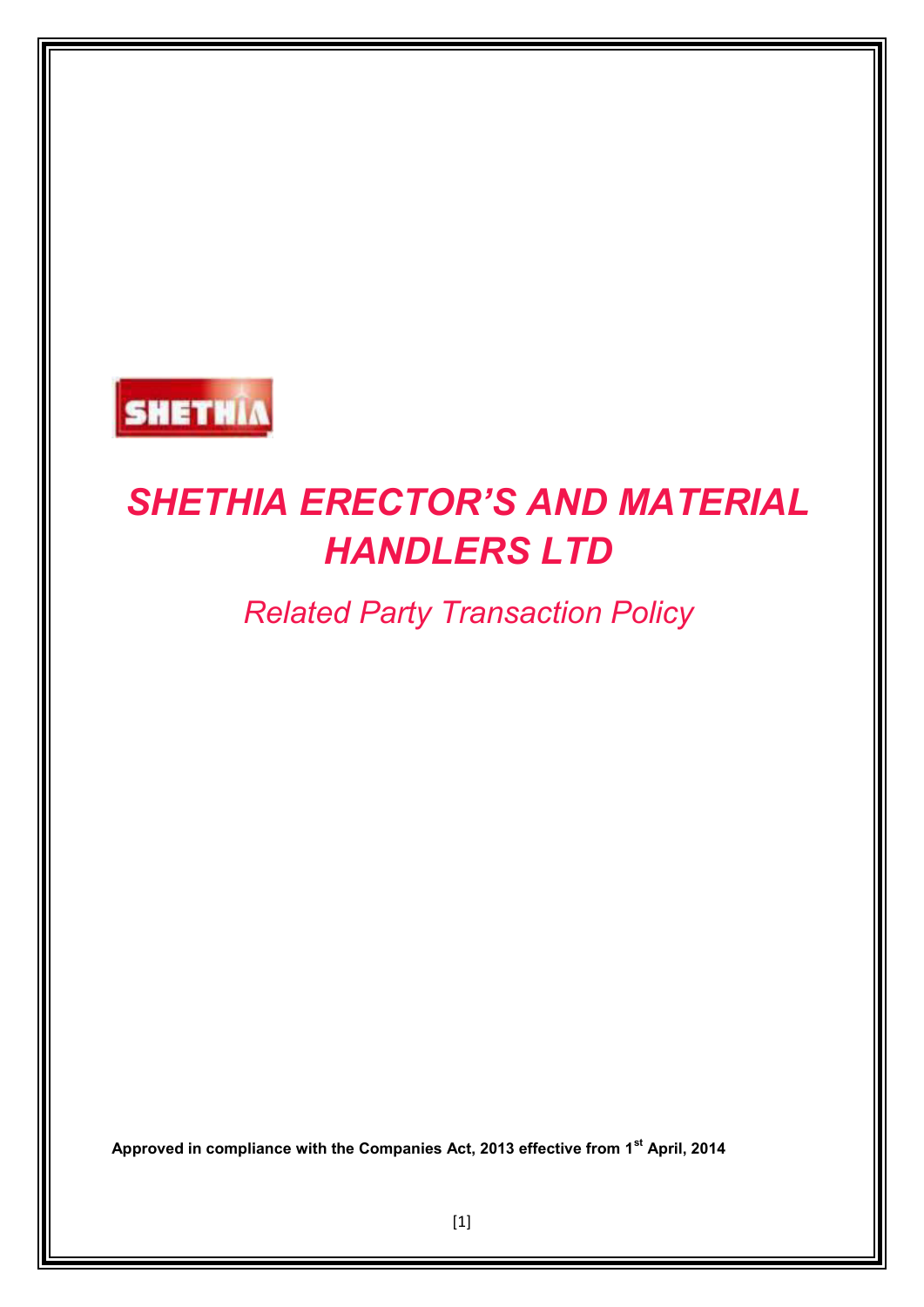## **POLICY ON RELATED PARTY TRANSACTIONS**

# 1. PREAMBLE

The Board of Directors (the "Board") of Shethia Erectors and Material Handlers Limited (the "Company") has adopted this Policy upon the recommendation of the Audit Committee and the said Policy includes the materiality threshold and the manner of dealing with Related Party Transactions ("Policy") in compliance with the requirements of Section 188 of the Companies Act, 2013. Amendments, from time to time, to the Policy, if any, shall be considered by the Board based on the recommendations of the Audit Committee.

This Policy applies to transactions between the Company and one or more of its Related Parties. It provides a framework for governance and reporting of Related Party Transactions including material transactions.

# 2. OBJECTIVE

This Policy is intended to ensure due and timely identification, approval, disclosure and reporting of transactions between the Company and any of its Related Parties in compliance with the applicable laws and regulations as may be amended from time to time.

The provisions of this Policy are designed to govern the approval process and disclosure requirements to ensure transparency in the conduct of Related Party Transactions in the best interest of the Company and its shareholders and to comply with the statutory provisions in this regard.

## 3. DEFINITIONS

**"Audit Committee or Committee"** means the Committee of the Board constituted from time to time under Section 177 of the Companies Act, 2013.

**"Board"** means the Board of Directors as defined under the Companies Act, 2013.

**"Key Managerial Personnel"** means Key Managerial Personnel as defined under the Companies Act, 2013.

**"Material Related Party Transaction"** means a Related Party Transaction which individually or taken together with previous transactions during the financial year, exceeds ten percent of the annual consolidated turnover of the Company as per the last audited financial statements of the Company or such limits as may be prescribed either in the Companies Act, 2013 or the Listing Regulations, whichever is stricter, from time to time.

**"Related Party"** a means related party as defined under the Companies Act, 2013 read with Listing Regulations and as amended from time to time.

**"Related Party Transaction"** means any transaction between the Company and any Related Party for transfer of resources, services or obligations, regardless of whether a price is charged and includes –

- a. Sale, purchase or supply of any goods or materials;
- b. Selling or otherwise disposing of, or buying property of any kind;
- c. Leasing of property of any kind;
- d. Availing or rendering of any services;
- e. Appointment of any agent for the purchase or sale of goods, materials, services or property;

f. Such related party's appointment to any office or place of profit in the Company, its subsidiary Company or associate Company;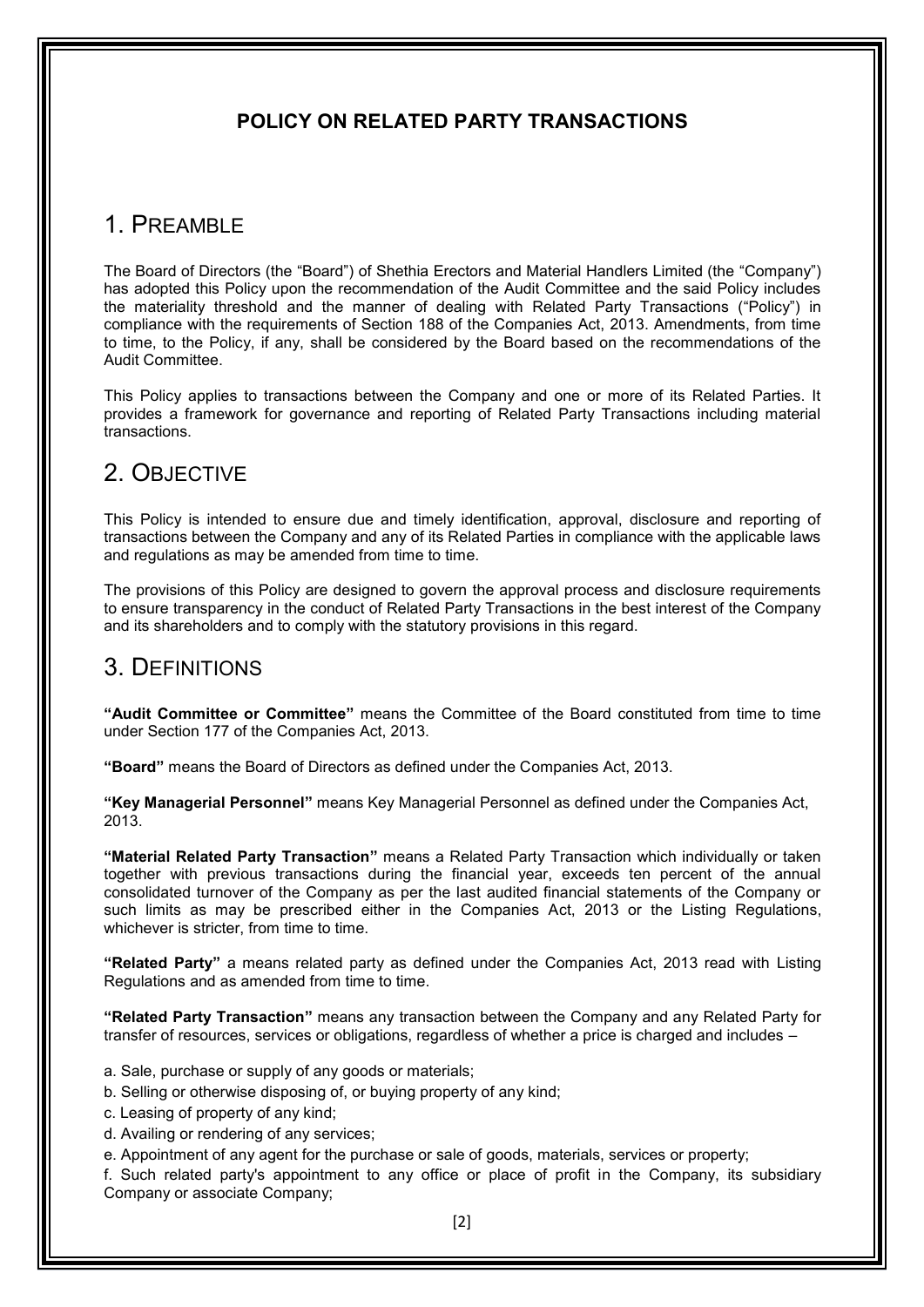g. Underwriting the subscription of any securities or derivatives thereof, of the Company;

h. Financing (including loans and equity contributions in cash or kind);

i. Providing or obtaining guarantees and collaterals; and

j. Deputation of employees.

(The above is an indicative list and not an exhaustive one).

**"Relative"** means a relative as defined under the Companies Act, 2013 and includes anyone who is related in any of the following manner –

a. Members of a Hindu undivided family;

b. Husband or wife;

- c. Father (including step-father);
- d. Mother (including step-mother);
- e. Son (including step-son);
- f. Son's wife;

g. Daughter;

- h. Daughter's husband;
- i. Brother (including step-brother); or
- j. Sister (including step-sister).

**"Transaction"** with a related party shall be construed to include a single transaction or a group of transactions.

The terms **Director, Chief Financial Officer, Company Secretary,** shall have the same meaning as assigned under the Companies Act, 2013.

## 4. POLICY

The Audit Committee shall review and approve all Related Party Transactions based on this Policy.

All proposed Related Party Transactions must be reported to the Audit Committee for prior approval by the Committee in accordance with this Policy. In the case of frequent / regular / repetitive transactions which are in the normal course of business of the Company, the Committee may grant standing pre – approval / omnibus approval, details whereof are given in a separate section of this Policy.

In exceptional cases, where a prior approval is not taken due to an inadvertent omission or due to unforeseen circumstances, the Committee may ratify the transactions in accordance with this Policy.

## 4.1 IDENTIFICATION OF RELATED PARTY TRANSACTIONS

Every Director and Key Managerial Personnel will be responsible for providing a declaration in the format as per Annexure 1 containing the following information to the Company Secretary on an annual basis:

1. Names of his / her Relatives;

2. Partnership firms in which he / she or his / her Relative is a partner;

3. Private Companies in which he / she is a member or Director;

4. Public Companies in which he / she is a Director and holds along with his/her Relatives more than 2% of paid up share capital;

5. Any Body Corporate whose Board of Directors, Managing Director or Manager is accustomed to act in accordance with his / her advice, directions or instructions; and

6. Persons on whose advice, directions or instructions, he / she is accustomed to act (other than advice, directions or instructions obtained from a person in professional capacity).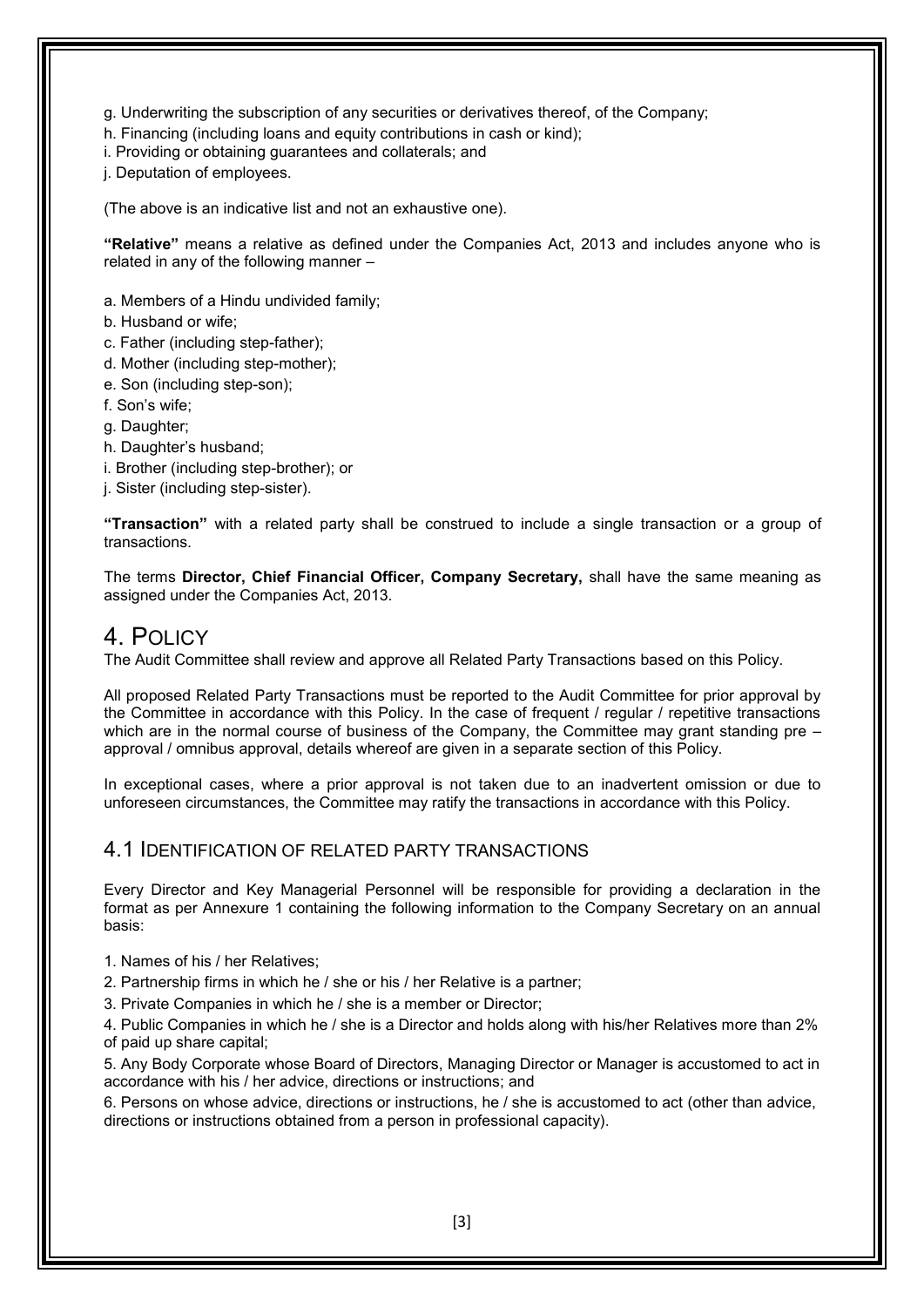Every Director and the Key Managerial Personnel will also be responsible to update the Company Secretary of any changes in the above relationships, directorships, holdings, interests and / or controls immediately on him / her becoming aware of such changes. The Company Secretary shall be responsible to maintain an updated database of information pertaining to Related Parties reflecting details of –

1. All Directors and Key Managerial Personnel;

2. All individuals, partnership firms, companies and other persons as declared and updated by Directors and Key Managerial Personnel;

3. Company's holding company, subsidiary companies and associate companies;

4. Subsidiaries of holding company;

5. Director or Key Managerial Personnel of the holding company or their Relatives;

6. All Pfizer Group entities; and

7. Any other entity which is a Related Party as defined under Section 2(76) of the Companies Act, 2013 read with Listing Regulations or the relevant Accounting Standard.

The database shall be updated whenever necessary and shall be reviewed at least once a year jointly by the Company Secretary and Chief Financial Officer. The functional / business heads / Chief Financial Officer /Company Secretary/ shall have access to the updated database.

Every Director, Key Managerial Personnel, Functional / Business heads / Chief Financial Officer will be responsible for providing prior Notice to the Company Secretary of any potential Related Party Transaction. They will also be responsible for providing additional information about the transaction that the Board / Committee may request, for being placed before the Committee and the Board.

The suggested details and list of records and supporting documents which are required to be provided along with the Notice of the proposed transaction are provided in Annexure 2 to this Policy.

The Company Secretary in consultation with the Chief Financial Officer may refer any potential related party transaction to any external legal/transfer pricing expert and the outcome or opinion of such exercise shall be brought to the notice of the Audit Committee. Based on this Notice, the Company Secretary will take it up for necessary approvals under this Policy.

## 4.2 REVIEW AND APPROVAL OF RELATED PARTY TRANSACTION

All Related Party Transactions shall be subject to the prior approval of the Audit Committee whether at a meeting or by resolution by circulation or through electronic mode. A member of the Committee who (if) has a potential interest in any Related Party Transaction will not remain present at the meeting or abstain from discussion and voting on such Related Party Transaction and shall not be counted in determining the presence of a quorum when such Transaction is considered.

4.2.1 CONSIDERATION BY THE COMMITTEE IN APPROVING THE PROPOSED TRANSACTIONS

While considering any transaction, the Committee shall take into account all relevant facts and circumstances including the terms of the transaction, the business purpose of the transaction, the benefits to the Company and to the Related Party, and any other relevant matters.

Prior to the approval, the Committee shall, *inter-alia*, consider the following factors to the extent relevant to the transaction:

a. Whether the terms of the Related Party Transaction are in the ordinary course of the Company's business and are on an arm's length basis;

b. The business reasons for the Company to enter into the Related Party Transaction and the nature of alternative transactions, if any;

c. Whether the Related Party Transaction includes any potential reputational risks that may arise as a result of or in connection with the proposed Transaction; and

d. Whether the Related Party Transaction would affect the independence or present a conflict of interest for any Director or Key Managerial Personnel of the Company, taking into account the size of the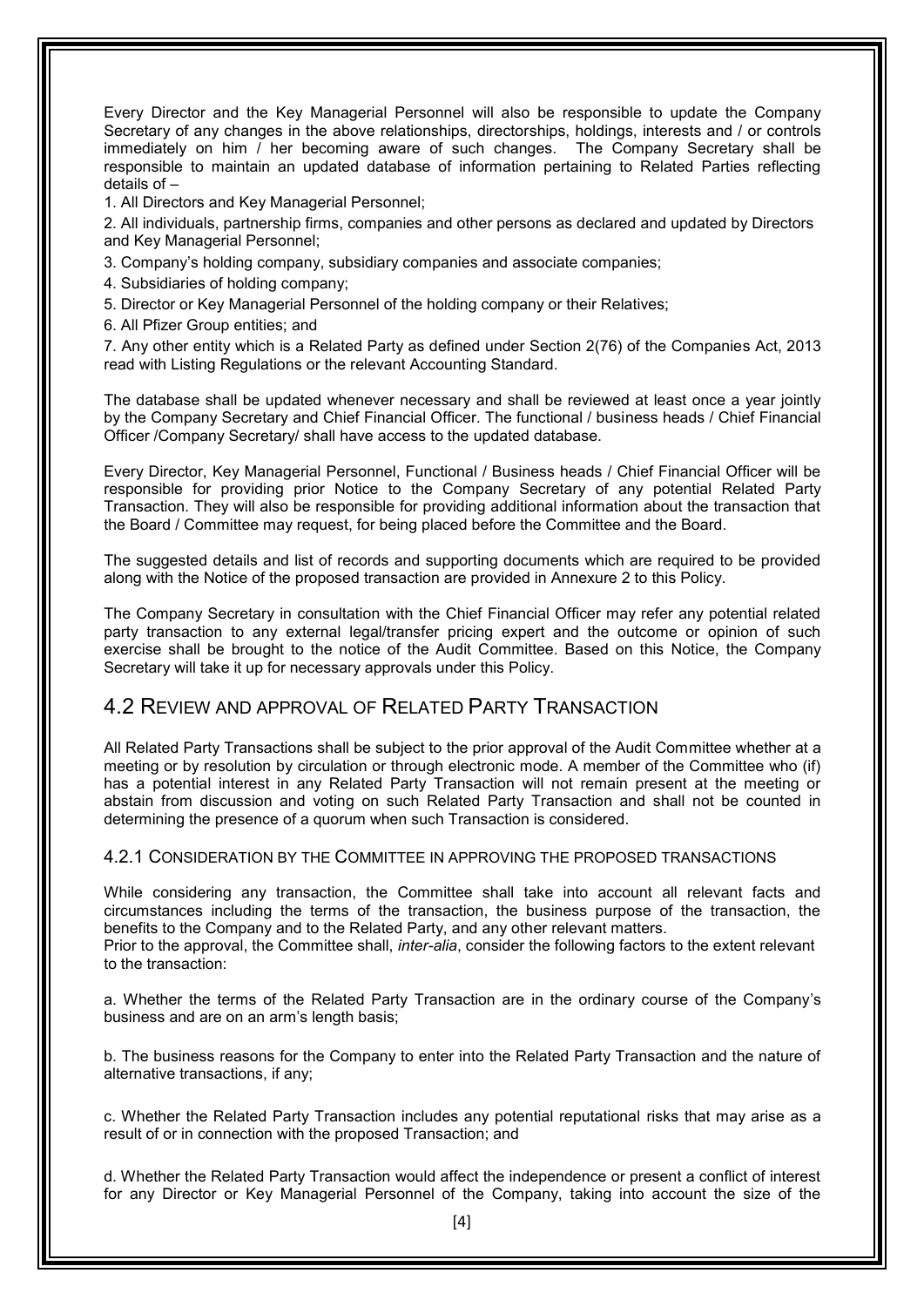transaction, the overall financial position of the Director, Key Managerial Personnel or other Related Party, the direct or indirect nature of the Director's interest, Key Managerial Personnel's or other Related Party's interest in the transaction and the ongoing nature of any proposed relationship and any other factors the Committee deems relevant.

While considering the arm's length nature of the transaction, the Committee shall take into account the facts and circumstances as were applicable at the time of entering into the transaction with the Related Party. The Committee shall take into consideration that subsequent events (i.e., events after the initial transactions have commenced) like evolving business strategies / short term commercial decisions to improve / sustain market share, changing market dynamics, local competitive scenario, economic / regulatory conditions affecting the global / domestic industry, may impact profitability but may not have a bearing on the otherwise arm's length nature of the transaction.

#### 4.2.2 APPROVAL BY CIRCULAR RESOLUTION OF THE COMMITTEE

In the event the Company Management determines that it is impractical or undesirable to wait until a meeting of the Committee to enter into a Related Party Transaction, such transaction may be approved by the Committee by way of circular resolution in accordance with this Policy and statutory provisions for the time being in force. Any such approval must be ratified by the Committee at its next scheduled meeting.

#### 4.2.3 APPROVAL BY THE BOARD

If the Committee determines that a Related Party Transaction should be brought before the Board, or if the Board in any case elects to review any such matter or it is mandatory under any law for Board to approve the Related Party Transaction, then the Board shall consider and approve the Related Party Transaction at a meeting and the considerations set forth above shall apply to the Board's review and approval of the matter, with such modification as may be necessary or appropriate under the circumstances.

#### 4.2.4 STANDING PRE-APPROVAL / OMNIBUS APPROVAL BY THE COMMITTEE

In the case of frequent / requiar / repetitive transactions which are in the normal course of business of the Company, the Committee may grant standing pre-approval / omnibus approval. While granting the approval the Audit Committee shall satisfy itself of the need for the omnibus approval and that same is in the interest of the Company. The omnibus approval shall specify the following:

- a. Name of the related party
- b. Nature of the transaction
- c. Period of the transaction
- d. Maximum amount of the transactions that can be entered into
- e. Indicative base price / current contracted price and formula for variation in price, if any
- f. Such other conditions as the Audit Committee may deem fit.

Such transactions will be deemed to be pre-approved and may not require any further approval of the Audit Committee for each specific transaction unless the price, value or material terms of the contract or arrangement have been varied / amended. Any proposed variations / amendments to these factors shall require a prior approval of the Committee.

Further, where the need of the related party transaction cannot be forseen and all prescribed details are not available, Committee may grant omnibus approval subject to the value per transaction not exceeding Rs.1,00,00,000/- (Rupees One Crore only). The details of such transaction shall be reported at the next meeting of the Audit Committee for ratification. Further, the Committee shall on an annual basis review and assess such transactions including the limits to ensure that they are in compliance with this Policy. The omnibus approval shall be valid for a period of one year and fresh approval shall be obtained after the expiry of one year.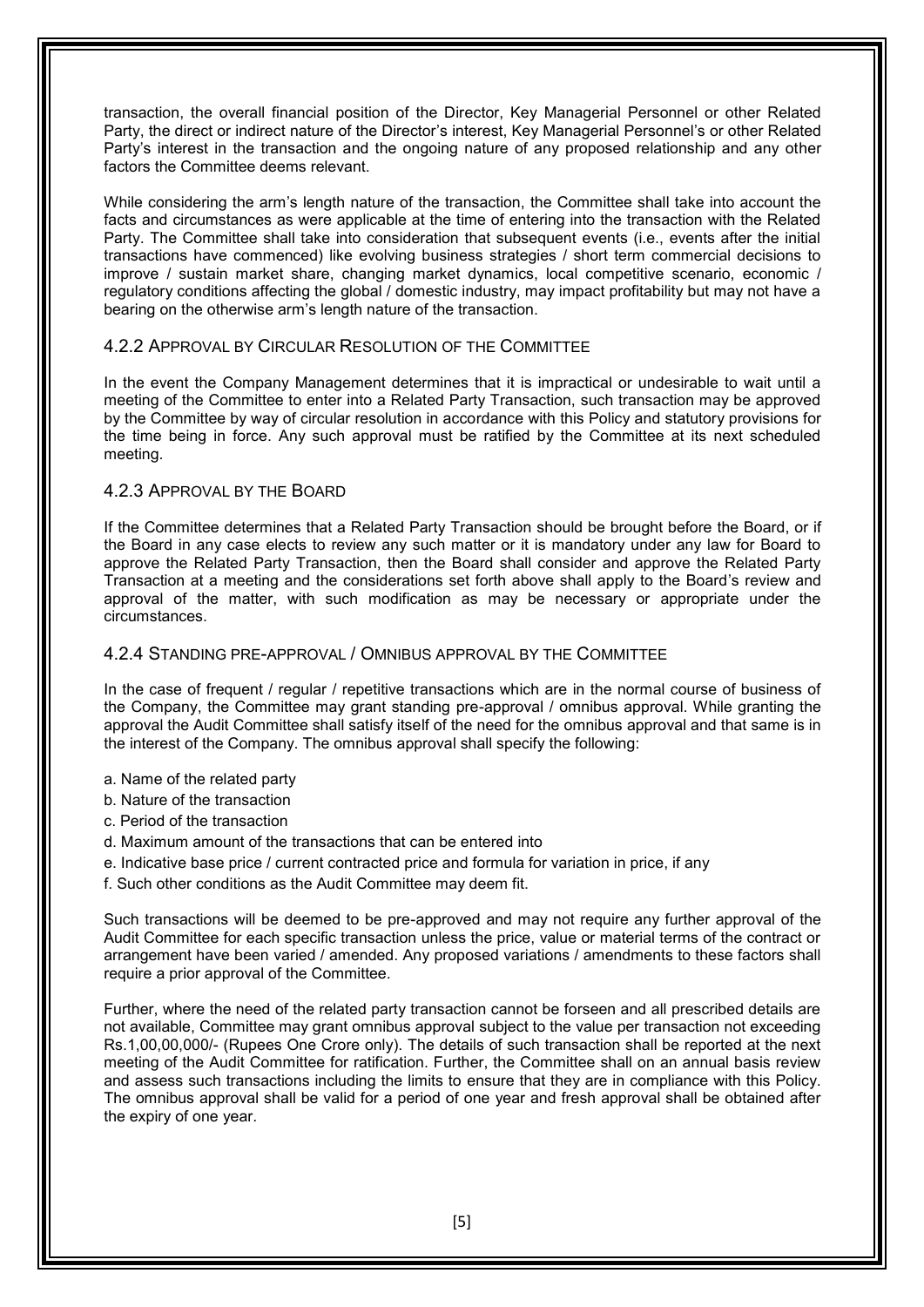#### 4.2.5 APPROVAL OF MATERIAL RELATED PARTY TRANSACTIONS

All Material Related Party Transactions shall require approval of the shareholders through special resolution and the Related Parties shall abstain from voting on such resolution.

#### 4.2.6 TRANSACTIONS NOT IN ORDINARY COURSE OF BUSINESS OR NOT AT ARM'S LENGTH

All Related Party Transactions in excess of the limits prescribed under the Companies Act, 2013, which are not in the Ordinary Course of Business or not at Arms' Length shall also require the prior approval of the shareholders through special resolution and the Related Parties shall abstain from voting on such resolution.

#### 4.2.7 RELATED PARTY TRANSACTIONS NOT PREVIOUSLY APPROVED

In the event the Company becomes aware of a Related Party Transaction that has not been approved or ratified under this Policy, the transaction shall be placed as promptly as practicable before the Committee or Board or the Shareholders as may be required in accordance with this Policy for review and ratification.

The Committee or the Board or the Shareholders shall consider all relevant facts and circumstances respecting such transaction and shall evaluate all options available to the Company, including but not limited to ratification, revision, or termination of such transaction, and the Company shall take such action as the Committee deems appropriate under the circumstances.

### 4.3 DISCLOSURE AND REPORTING OF RELATED PARTY TRANSACTIONS

Every Related Party Transaction entered into by the Company shall be referred to in the Board's report to the shareholders along with justification for entering into such transaction. The Company Secretary and the Chief Financial Officer shall be, responsible for such disclosure. The Company Secretary shall also make necessary entries in the Register of Contracts required to be maintained under the Companies Act, 2013.

## 5. SCOPE LIMITATION

In the event of any conflict between the provisions of this Policy and of the Listing Regulations / Companies Act, 2013 or any other statutory enactments, rules, the provisions of such Listing Regulations / Companies Act, 2013 or statutory enactments, rules shall prevail over this Policy.

## 6. DISSEMINATION OF POLICY

Either this Policy or the important provisions of this policy shall be disseminated to all functional and operational employees and other concerned persons of the Company and shall be hosted on the intranet and website of the Company and web link thereto shall be provided in the annual report of the Company.

Policy shall be disclosed on the website of the Company.